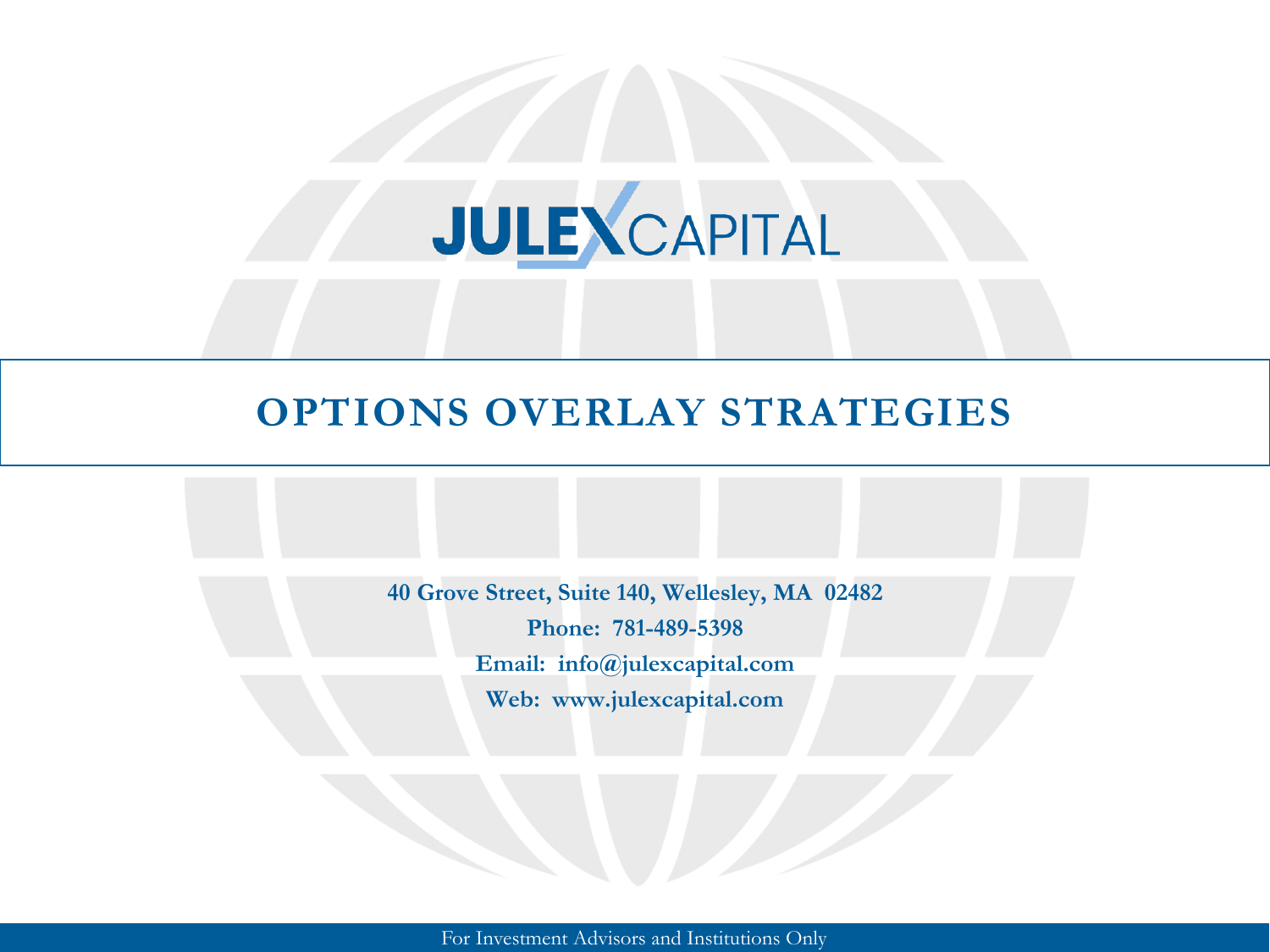#### **Firm Overview**



#### **Firm**

- Employee-owned, established 2012
- Model driven, rules-based investment process
- Specializes in tactical asset allocation, quantitative equity, and options overlay

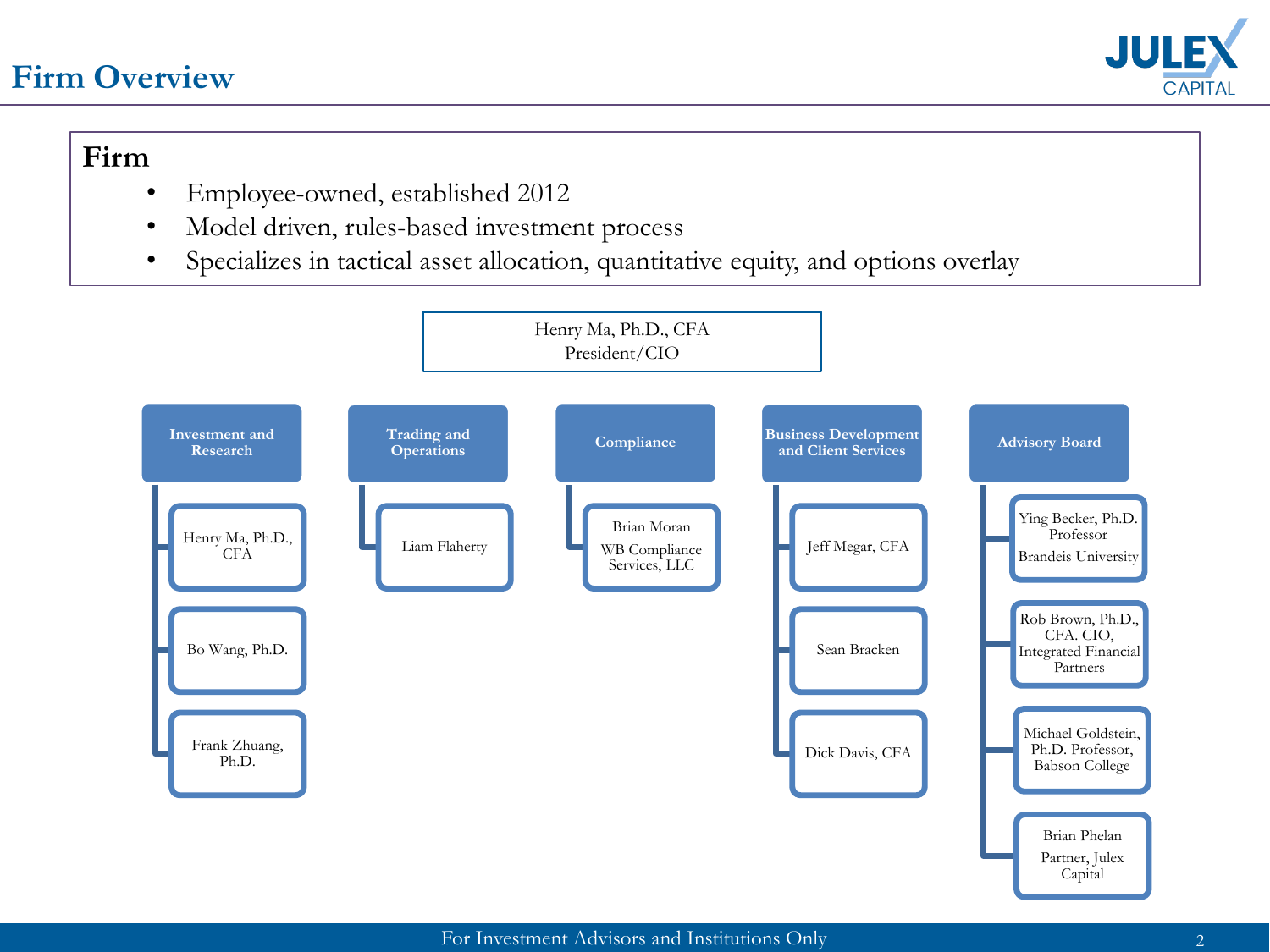# **Strategies Overview**





| <b>Risk-Based</b><br>Solution | <b>Goal-Based</b><br>Solution                       |
|-------------------------------|-----------------------------------------------------|
| <b>Dynamic Aggressive</b>     | Destination - 6-10 years, Target Return $>$ = 5.5%  |
| <b>Dynamic Defensive</b>      | Destination – 11-15 years, Target Return $>$ = 6.5% |
| <b>Dynamic Moderate</b>       | Destination – 16-20 years, Target Return $>$ = 7.5% |
| <b>Dynamic Conservative</b>   | Destination – 21+ years, Target Return $>$ = 8.5%   |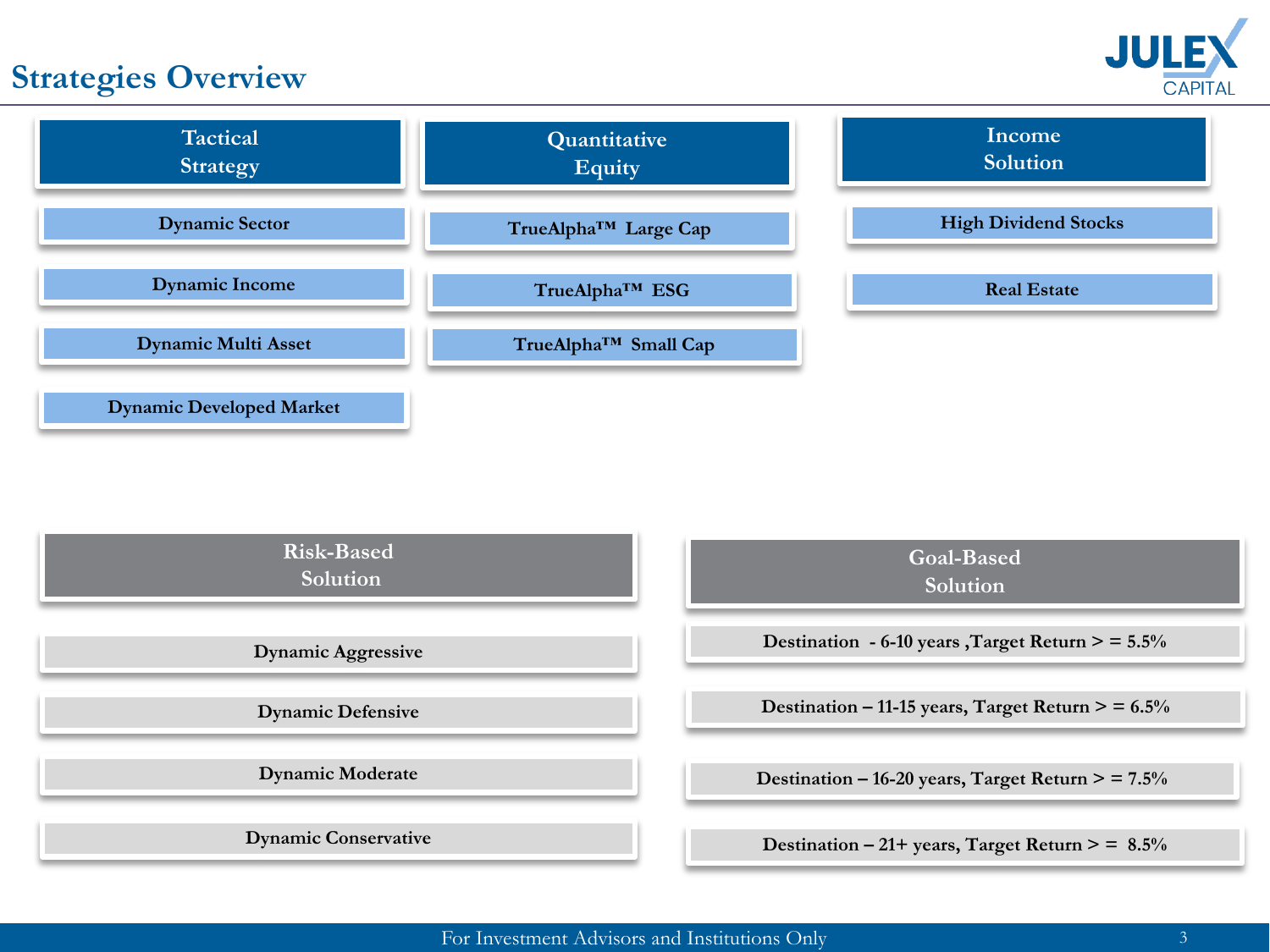# **Overlay Service Suite**



### **Index Based Solutions – Can be used with any Marginable Asset**



# **Single Stock Based Solutions – Typically used with concentrated positions**



- For each strategy, the underlying accounts will continue to be managed as before.
- Clients can exit the strategies at any time.
- The Index Based Defensive Overlay and Capital Appreciation are partially self-funding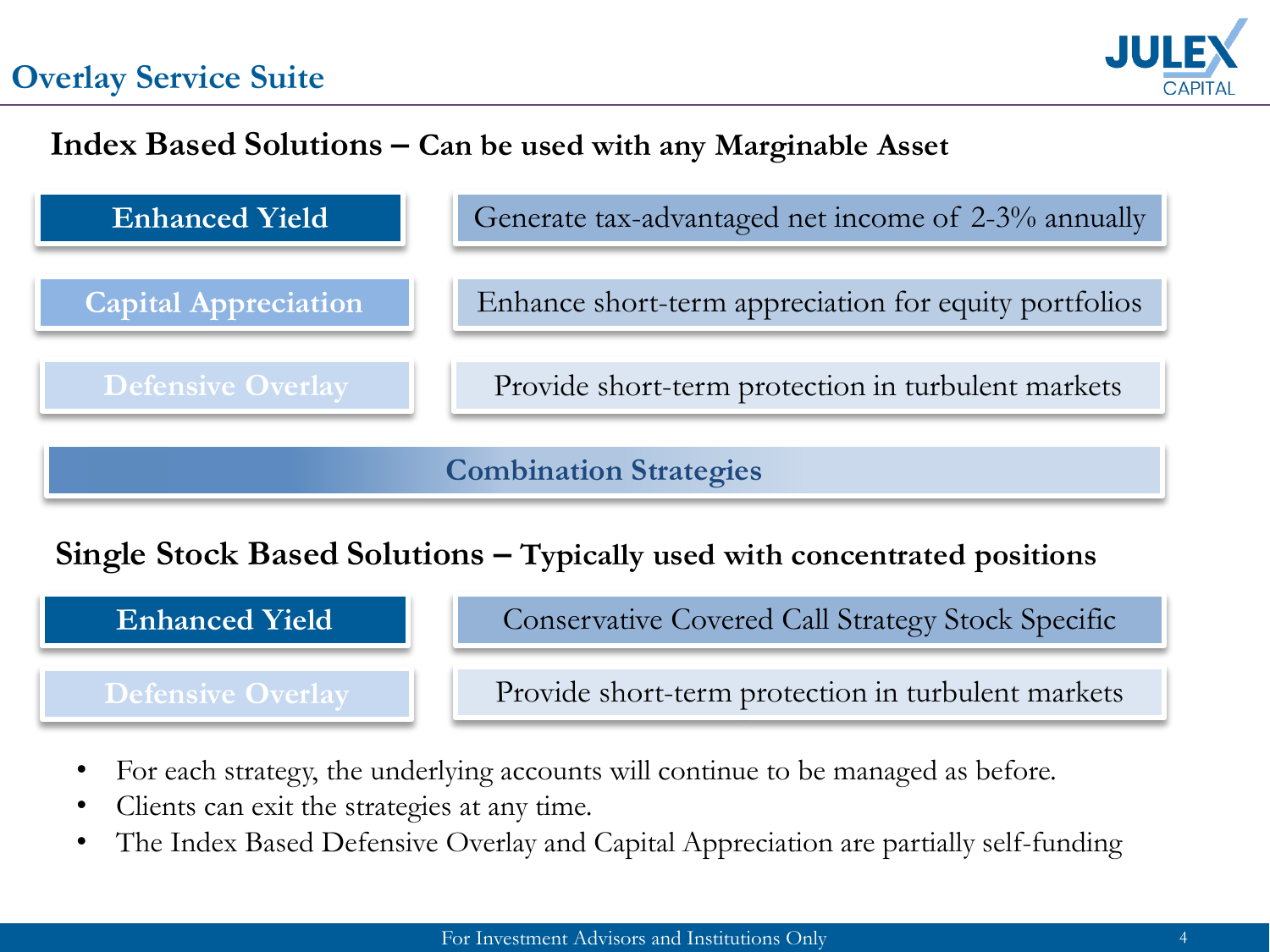

| Team                   | Role                          | Experience                                                                                                                                                                                | <b>Education</b>                                                  |
|------------------------|-------------------------------|-------------------------------------------------------------------------------------------------------------------------------------------------------------------------------------------|-------------------------------------------------------------------|
| Henry Ma<br>Ph.D., CFA | Chief Investment<br>Officer   | Geode Capital – Hedge Fund Manager<br>Loomis Sayles - Director of Quantitative Research<br>Fortis Investments - Director of Quantitative Research<br>Sun Life Financial-Portfolio Manager | Ph.D. Economics - Boston University<br>BA, MA - Peking University |
| Sean Bracken           | Managing Director             | Fidelity – Head of Institutional Managed Account Group<br>Fidelity – Vice President of Electronic Commerce                                                                                | MBA – University of Chicago<br>BS - Boston College                |
| Liam Flaherty          | Portfolio Manager &<br>Trader | MFS Investments - Fund Treasury<br>MassMutual – Trading & Valuations                                                                                                                      | BA – Babson College                                               |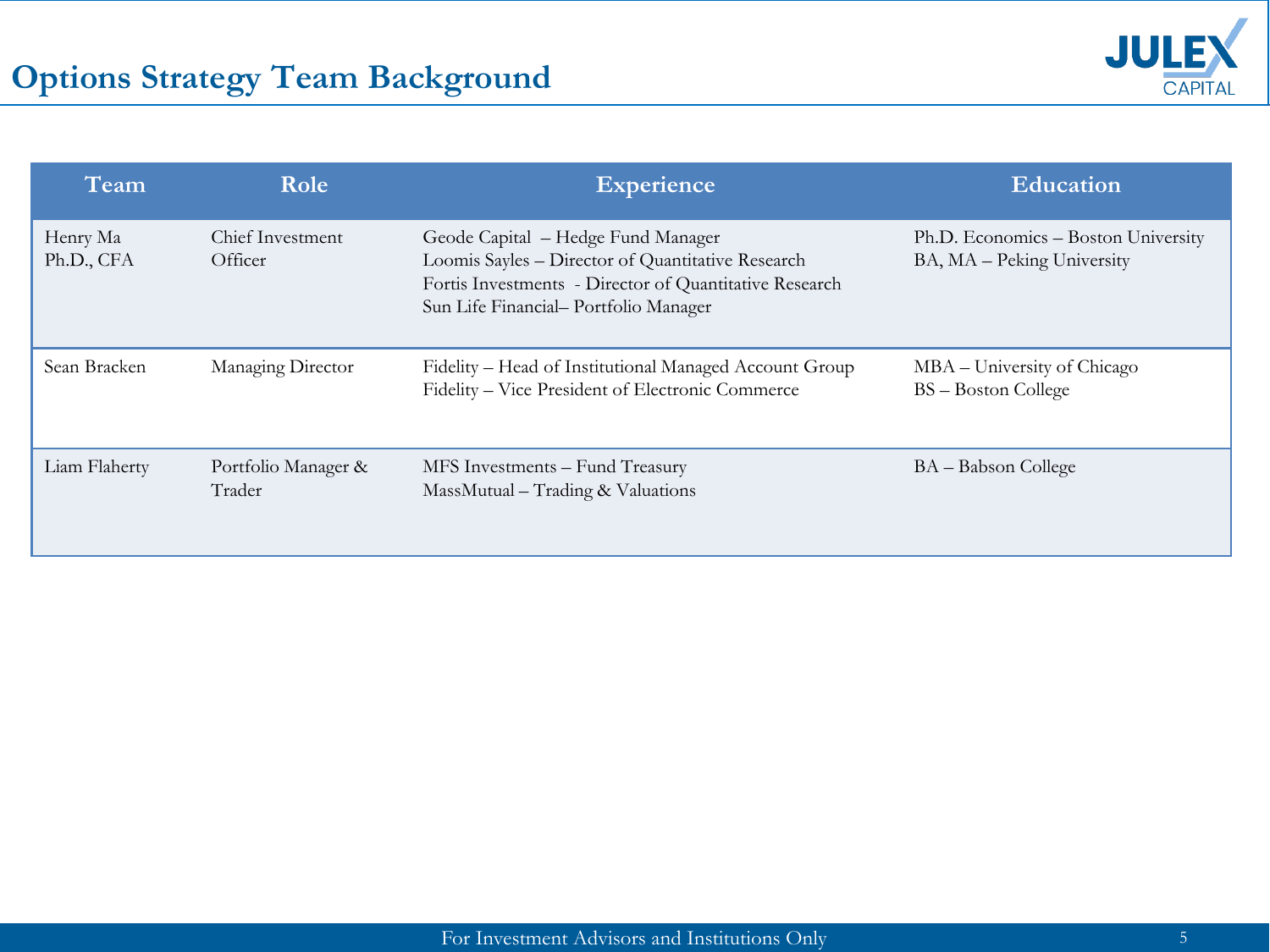

- Overlays are unfunded do not need to sell other assets to purchase them.
- They use the value of the existing account to collateralize the strategies
- Overlays can enhance returns of existing assets through additional:
	- $\circ$  Income
	- <sup>o</sup> Protection
	- <sup>o</sup> Capital Appreciation
- Overlays can be tax-sensitive
- Can be closed at any time.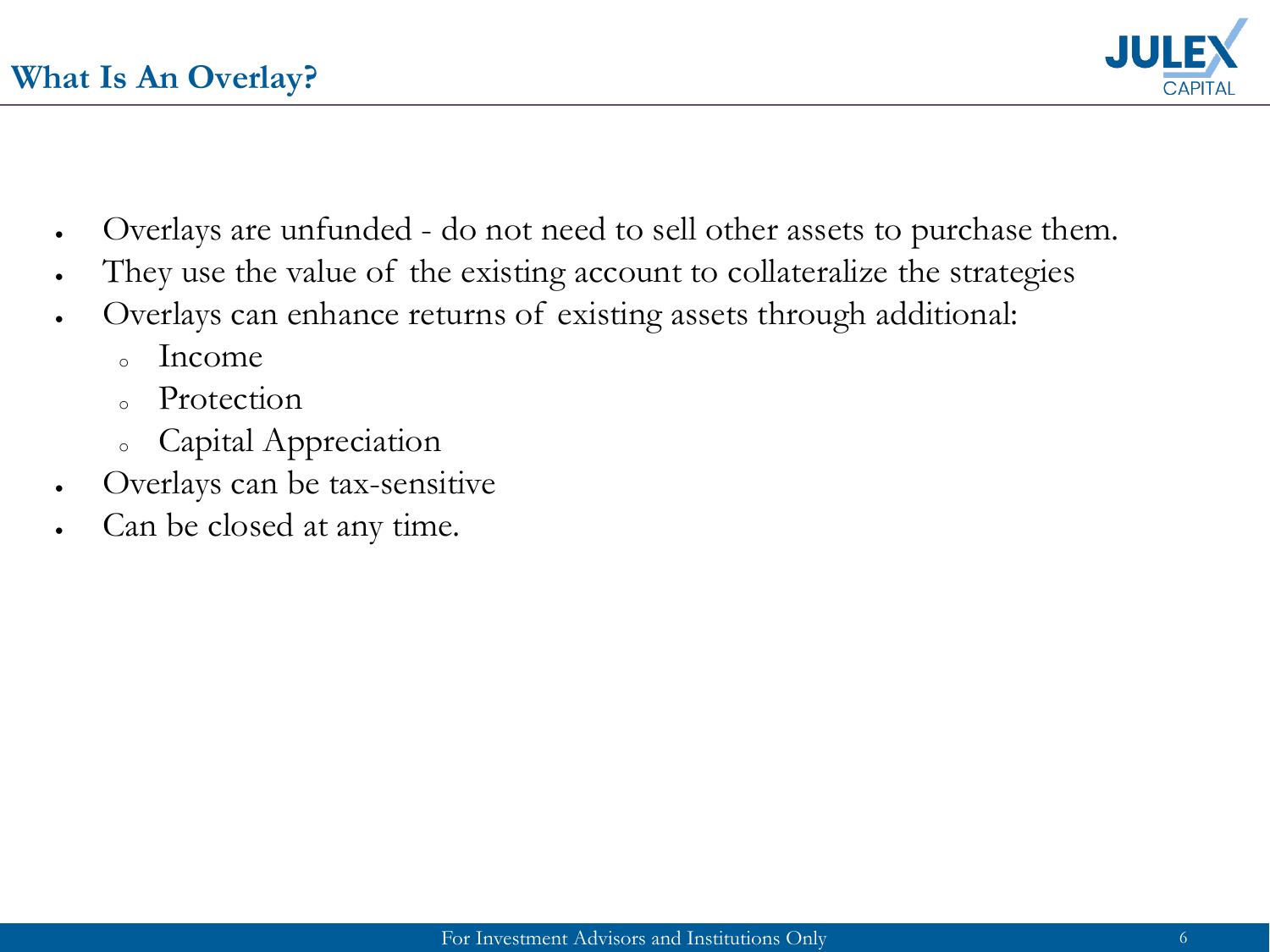#### **S&P 500 Return Distribution**





- In the short-term (two-week) and medium-term (three-month), equity returns are largely normally distributed
	- Historically, 62.0% of two-week returns (green highlight) fall between -0.5% and 3.5% while 95.4% (yellow highlight) fall between -5% and 8%

Note: Graphic is based on rolling two-week (ten trading day) price returns on the S&P 500 from January 1950-Devember 2019.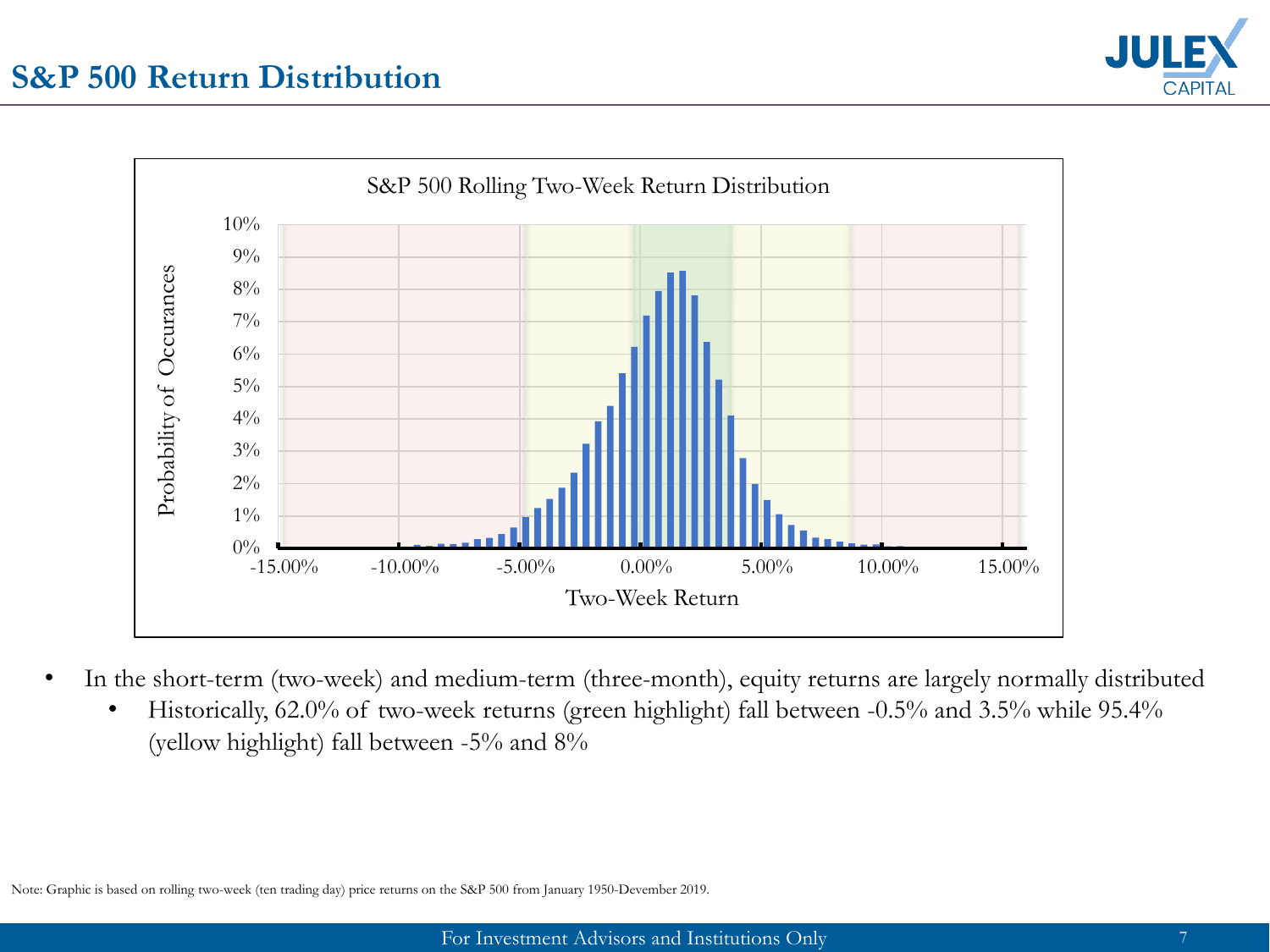

## **Index Based Solutions – Can be used with any Marginable Asset**



- For each strategy, the underlying accounts will continue to be managed as before.
- Clients can exit the strategies at any time-- there's no lockup period.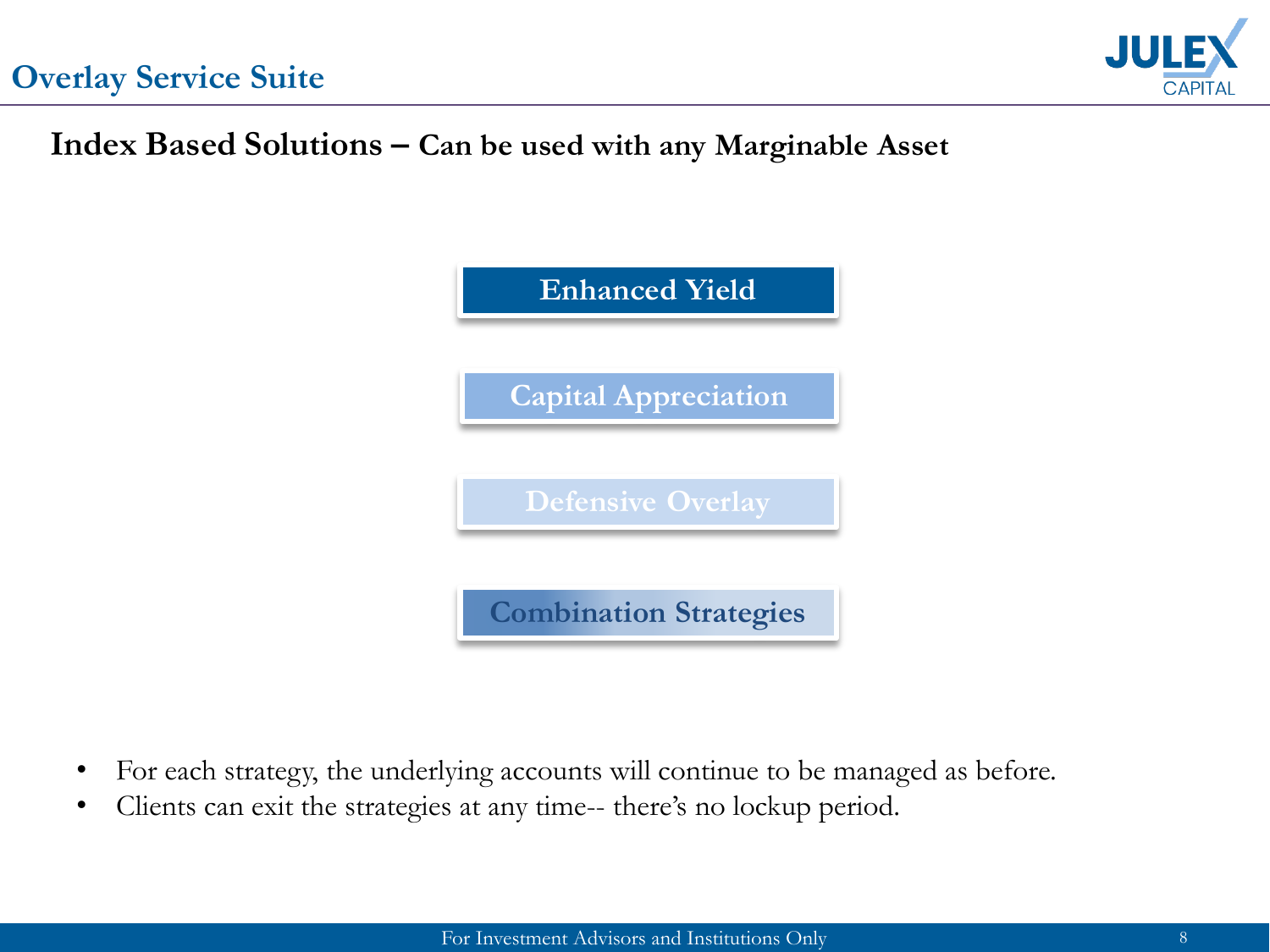

# **Enhanced Yield Overlay (EY)**

**Objective:** Provide tax-advantaged incremental income (target 2-3 on any marginable asset (equity, fixed income, cash).

**Attributes**: Defined weekly downside risk and expected average annual net yield of 2-3%, taxed at 60% longterm and 40% short-term capital gains.



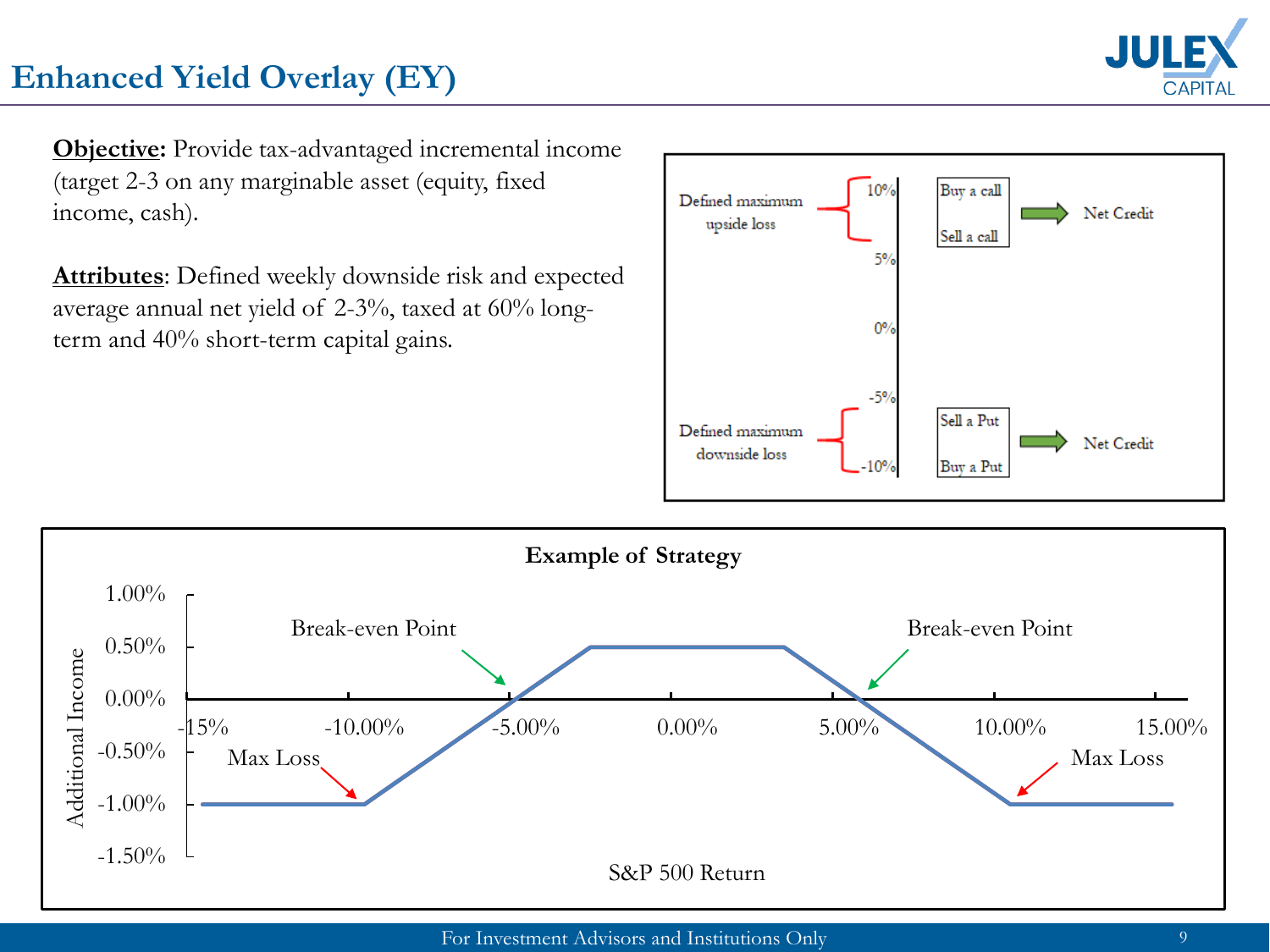

| Year       | <b>Portfolio Returns</b> |
|------------|--------------------------|
| 2009       | $5.11\%$                 |
| 2010       | $3.70\%$                 |
| 2011       | $3.01\%$                 |
| 2012       | 8.53%                    |
| 2013       | 4.48%                    |
| 2014       | 3.71%                    |
| 2015       | $3.17\%$                 |
| 2016       | 5.25%                    |
| 2017       | $5.67\%$                 |
| 2018       | $-3.10%$                 |
| 2019       | 2.92%                    |
| 2020       | $-1.16%$                 |
| Annualized | $3.59\%$                 |

| <b>Trailing Periods</b><br>Through 12/31/2020 | Average<br>Return | <b>Standard</b><br><b>Deviation</b> |
|-----------------------------------------------|-------------------|-------------------------------------|
| 10 year                                       | $3.20\%$          | $3.41\%$                            |
| 5 year                                        | 1.85%             | $3.26\%$                            |
| 3 year                                        | $-0.48%$          | $3.94\%$                            |
| 1 vear                                        | $-1.16%$          | $5.74\%$                            |

- **Uncorrelated Returns**: 10-year trailing correlation with Barclay's Aggregate Bond Index of -8.95%.
- **Expands Efficient Frontier**: Can generate similar return at a lower risk level.

Note Past performance is not a guarantee of future returns; returns are hypothetical based on back testing. All information posted is believed to come from reliable sources. We do not warrant the accuracy or completeness of information made available and therefore will not be liable for any losses incurred. Trailing Returns are annualized and based on compounded monthly performance of realized and unrealized performance. 2020 YTD returns are through 12/31/2020 and include unrealized performance.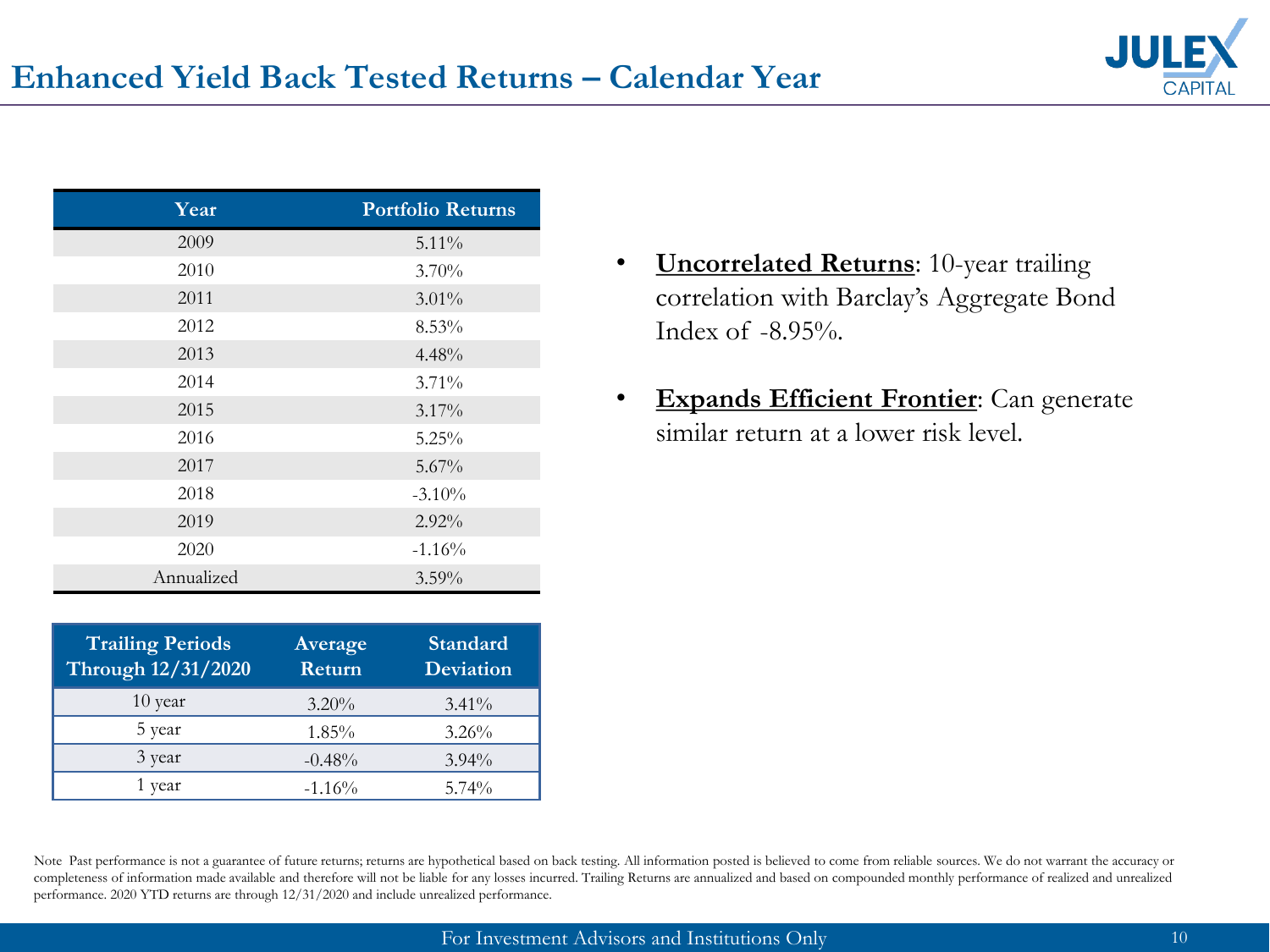# **Defensive Overlay (DO)**



**Objective:** Offer incremental protection of equity portfolios in downward trending markets.

**Attributes**: Preserves Capital. Returns are tax advantaged.



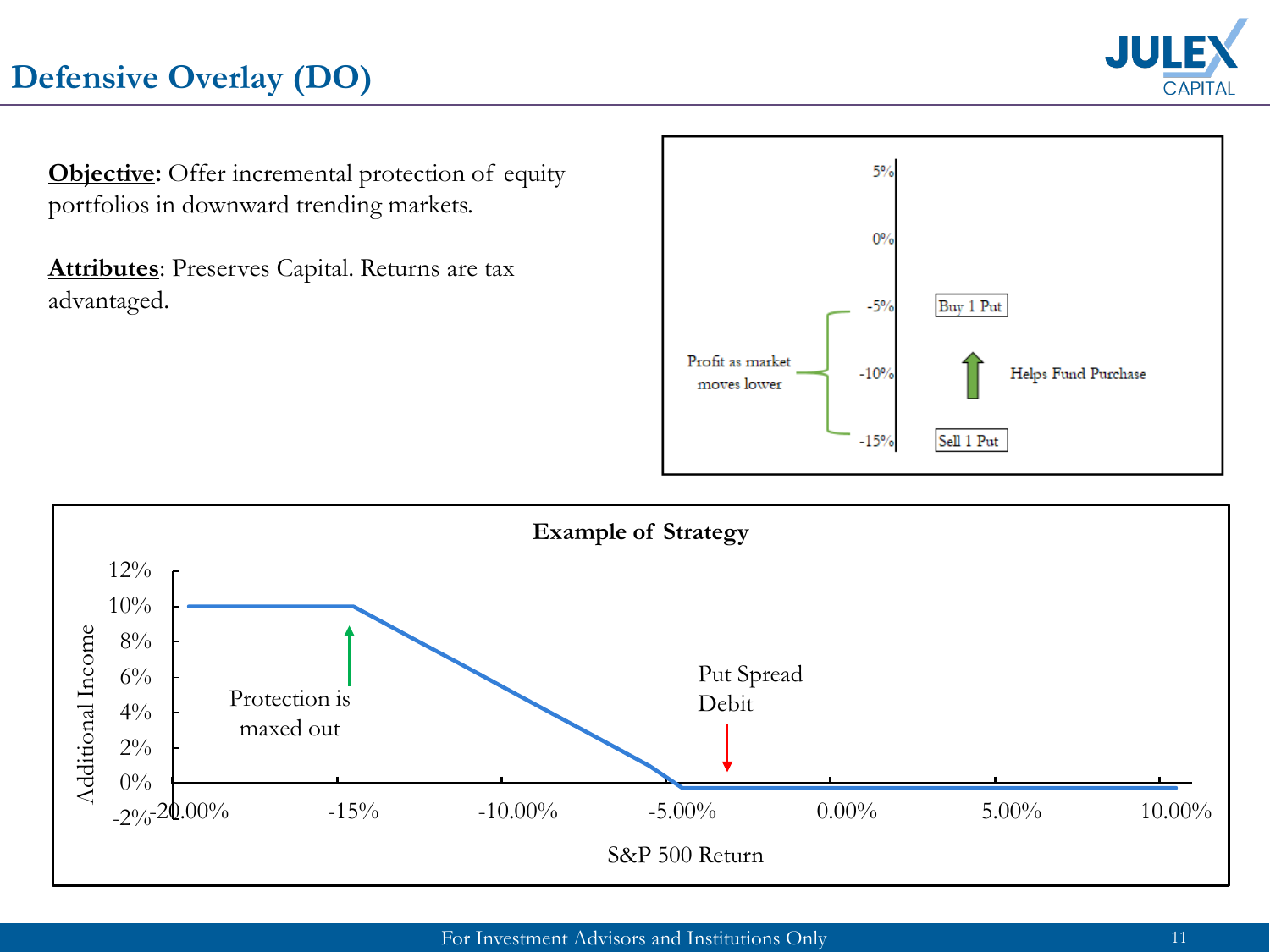

| Year       | <b>Portfolio Returns</b> |
|------------|--------------------------|
| 2009       | $1.23\%$                 |
| 2010       | $1.52\%$                 |
| 2011       | $4.75\%$                 |
| 2012       | $-4.37\%$                |
| 2013       | $-3.80\%$                |
| 2014       | $-3.02\%$                |
| 2015       | $-4.19%$                 |
| 2016       | $-3.95\%$                |
| 2017       | $-2.78%$                 |
| 2018       | $3.96\%$                 |
| 2019       | $-3.61%$                 |
| 2020       | $-0.01\%$                |
| Annualized | $-1.23\%$                |

| <b>Trailing Periods</b><br>Through 12/31/2020 | Average<br>Return | <b>Standard</b><br><b>Deviation</b> |
|-----------------------------------------------|-------------------|-------------------------------------|
| $10$ year                                     | $-1.75%$          | $4.69\%$                            |
| 5 year                                        | $-1.32\%$         | $5.21\%$                            |
| 3 year                                        | $0.07\%$          | $6.55\%$                            |
| vear                                          | $-0.01%$          | $9.63\%$                            |

- **Low Cost to Implement**: Marginally reducing upside in a bull market may be a worthwhile tradeoff for downside protection.
- **Defined Loss**: Maximum loss is the debit from the Put Spread.

Note Past performance is not a guarantee of future returns; returns are hypothetical based on back testing. All information posted is believed to come from reliable sources. We do not warrant the accuracy or completeness of information made available and therefore will not be liable for any losses incurred. Trailing Returns are annualized and based on compounded monthly performance of realized and unrealized performance. 2020 YTD returns are through 12/31/2020 and include unrealized performance.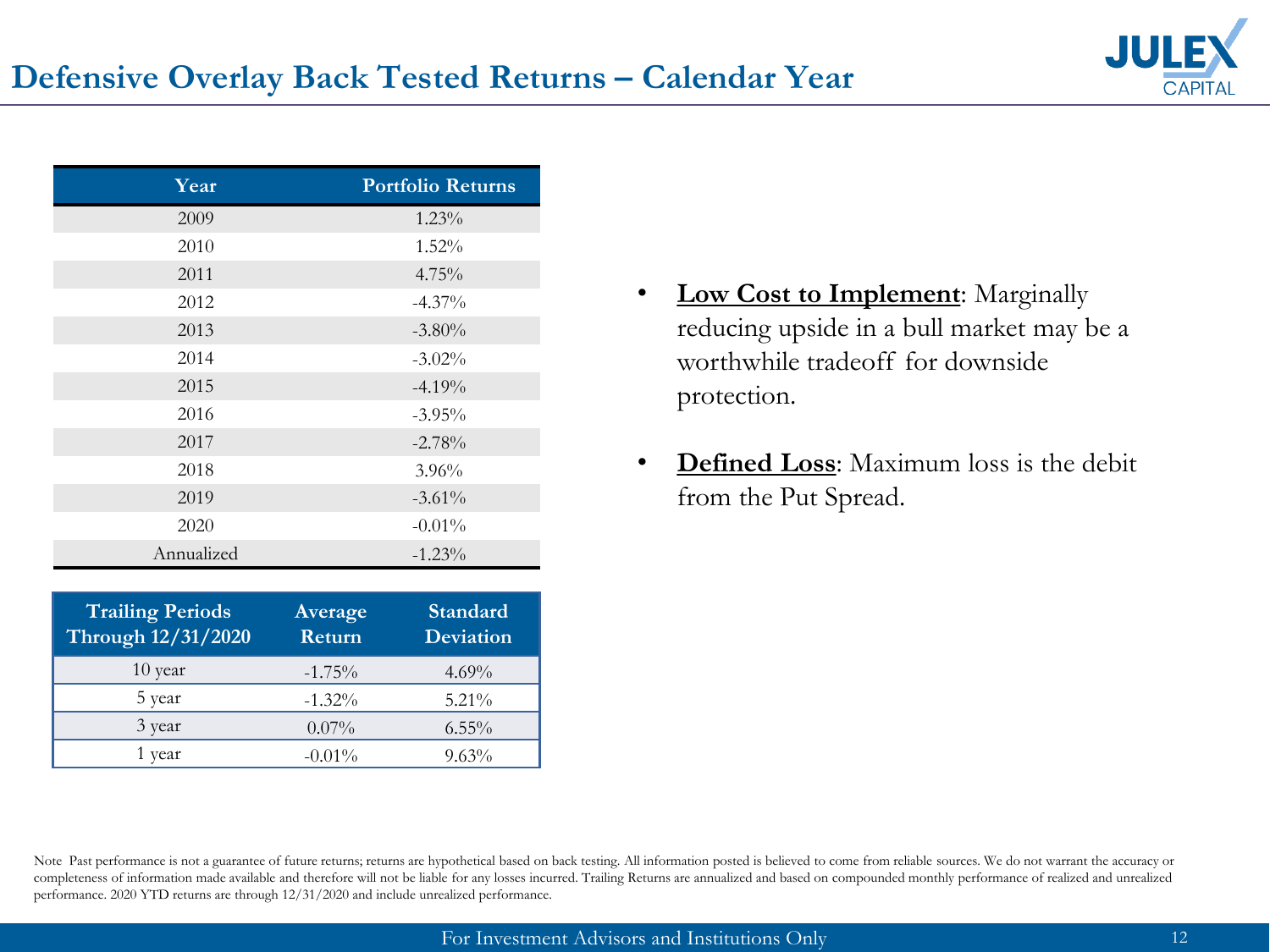

# **Capital Appreciation Overlay (CA)**

**Objective:** Add incremental returns in upward trending markets.

**Attributes**: Risk is only to the upside. Returns are tax advantaged.



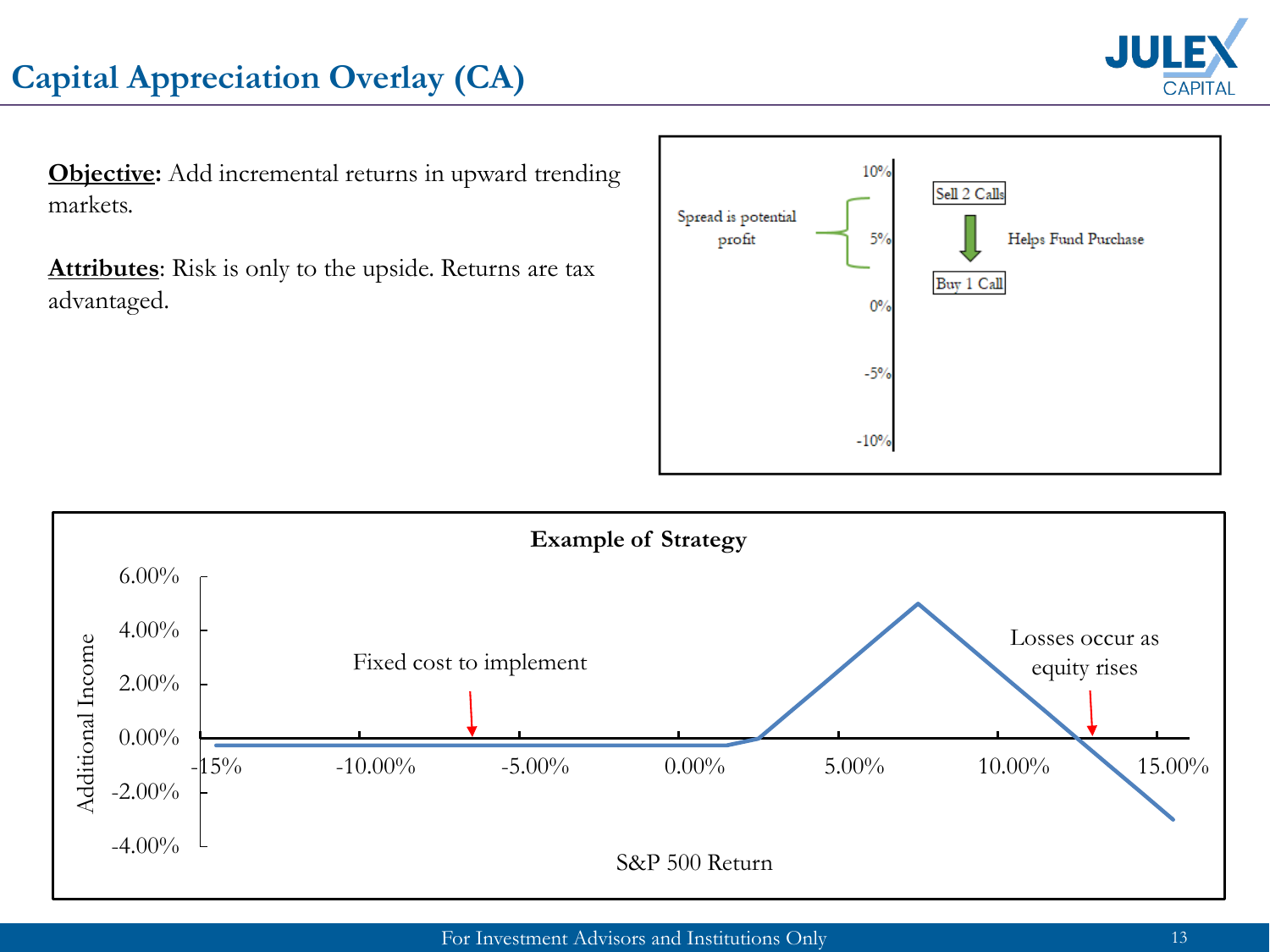

| Year       | <b>Portfolio Returns</b> |
|------------|--------------------------|
| 2009       | $9.12\%$                 |
| 2010       | 7.26%                    |
| 2011       | $1.65\%$                 |
| 2012       | $5.44\%$                 |
| 2013       | $12.27\%$                |
| 2014       | 2.74%                    |
| 2015       | $-4.10%$                 |
| 2016       | $5.44\%$                 |
| 2017       | $6.49\%$                 |
| 2018       | $1.06\%$                 |
| 2019       | 7.15%                    |
| 2020       | 6.57%                    |
| Annualized | 5.16%                    |

| <b>Trailing Periods</b><br>Through 12/31/2020 | Average<br>Return | Standard<br><b>Deviation</b> |
|-----------------------------------------------|-------------------|------------------------------|
| 10 year                                       | $4.39\%$          | $5.73\%$                     |
| 5 year                                        | $5.32\%$          | $6.23\%$                     |
| 3 year                                        | 4.89%             | $7.29\%$                     |
| vear                                          | $6.57\%$          | $9.51\%$                     |

- **Consistent Performance**: Added value in 10 of the past 11 years.
- **Low Cost to Implement** : By selling calls to fund a purchase, the cost to implement the strategy is minimal.
- **Risk Only on the Upside**: On the downside, the only risk is the premium. On the upside, the losses move in inverse to what is assumed to be an underlying equity position.

Note Past performance is not a guarantee of future returns; returns are hypothetical based on back testing. All information posted is believed to come from reliable sources. We do not warrant the accuracy or completeness of information made available and therefore will not be liable for any losses incurred. Trailing Returns are annualized and based on compounded monthly performance of realized and unrealized performance. 2020 YTD returns are through 12/31/2020 and include unrealized performance.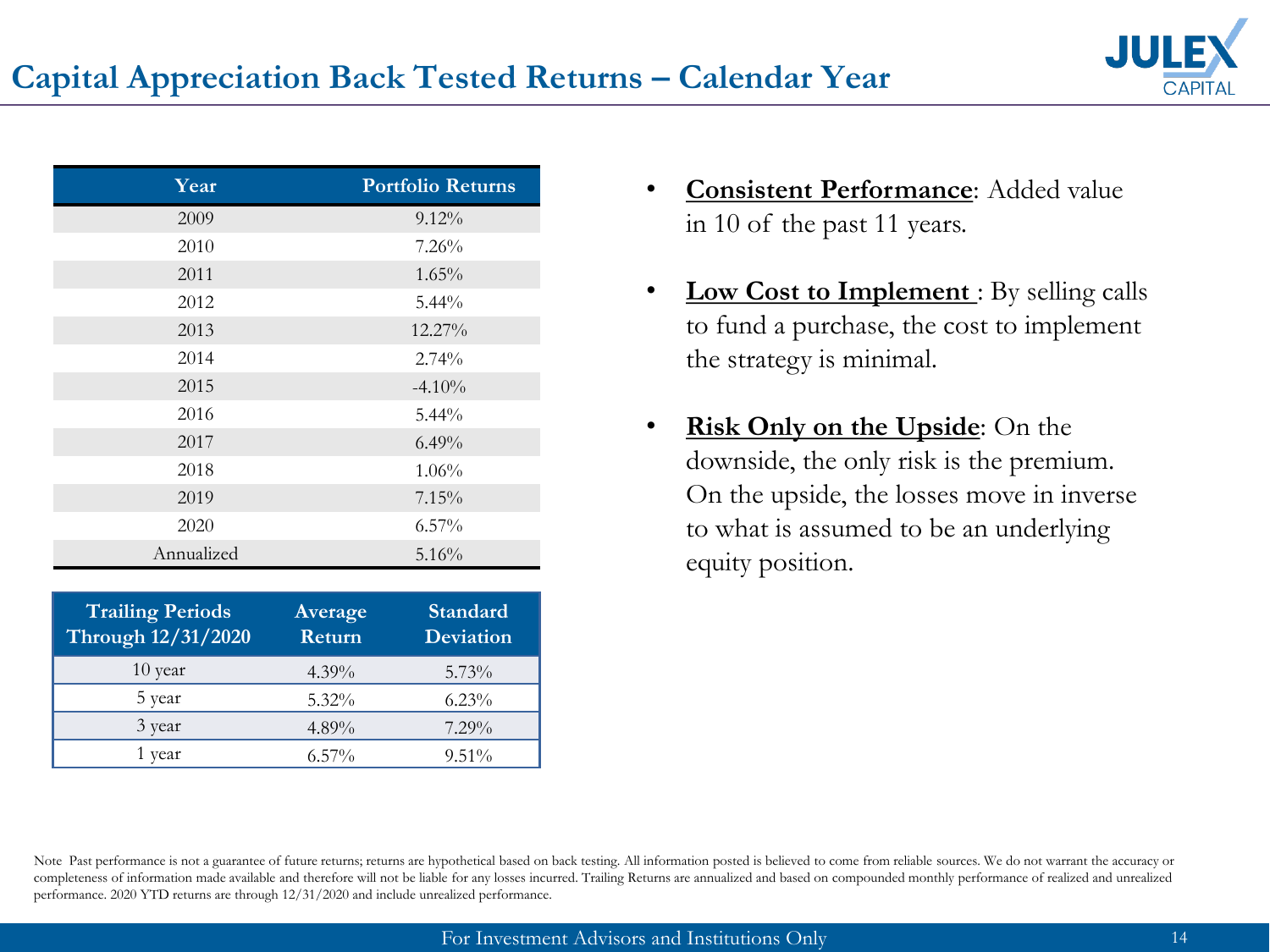

#### **Combined Strategies– Enhanced Yield & Defensive Overlay**

**Objective:** Provide no-cost protection to equity portfolios.

**Attributes**: Self-funding. Returns are tax advantaged.



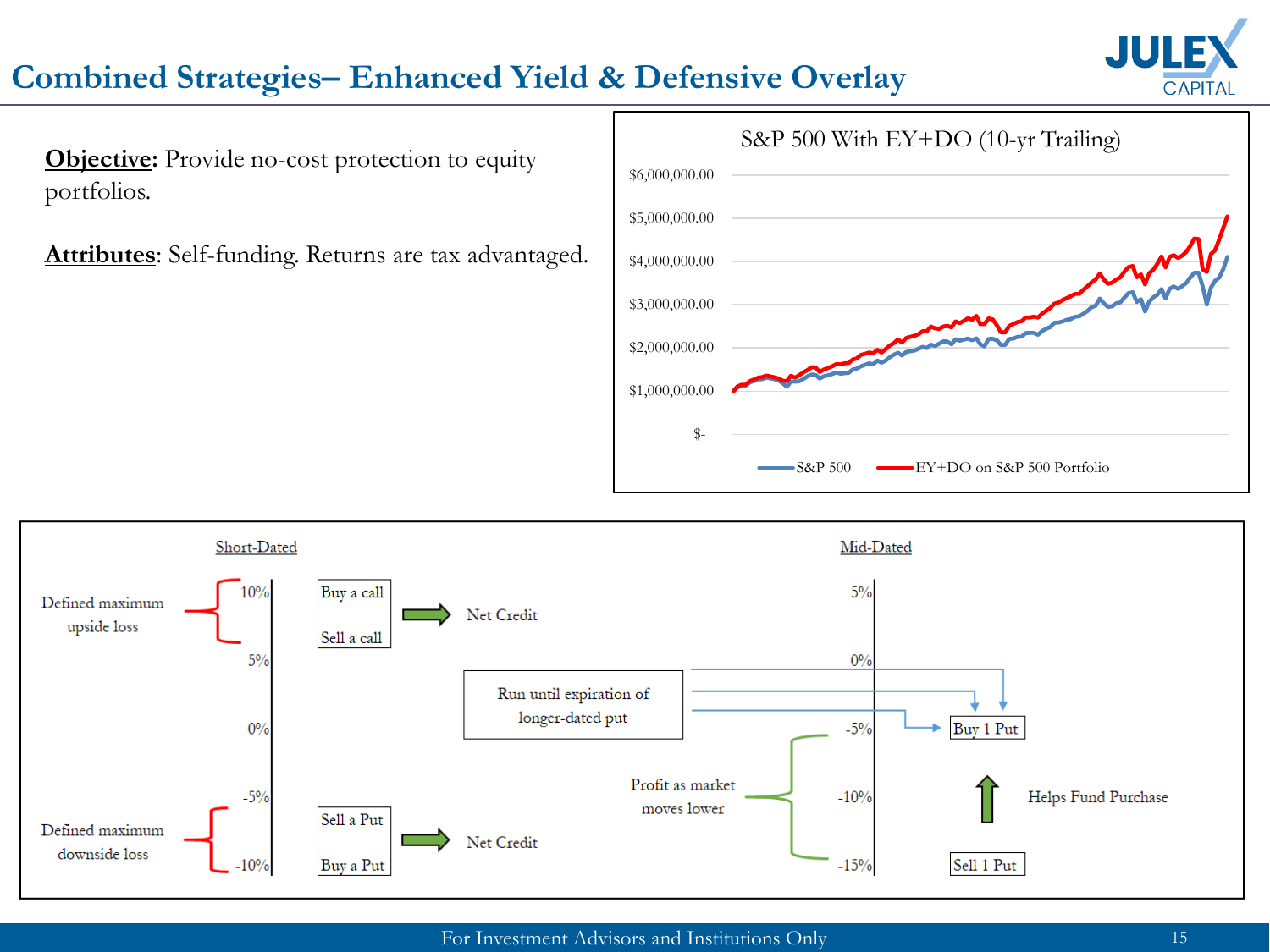

#### **Combined Strategies– Enhanced Yield & Capital Appreciation**

**Objective:** Provide no-cost enhanced appreciation for equity portfolios.

**Attributes**: Self-funding. Returns are tax advantaged.



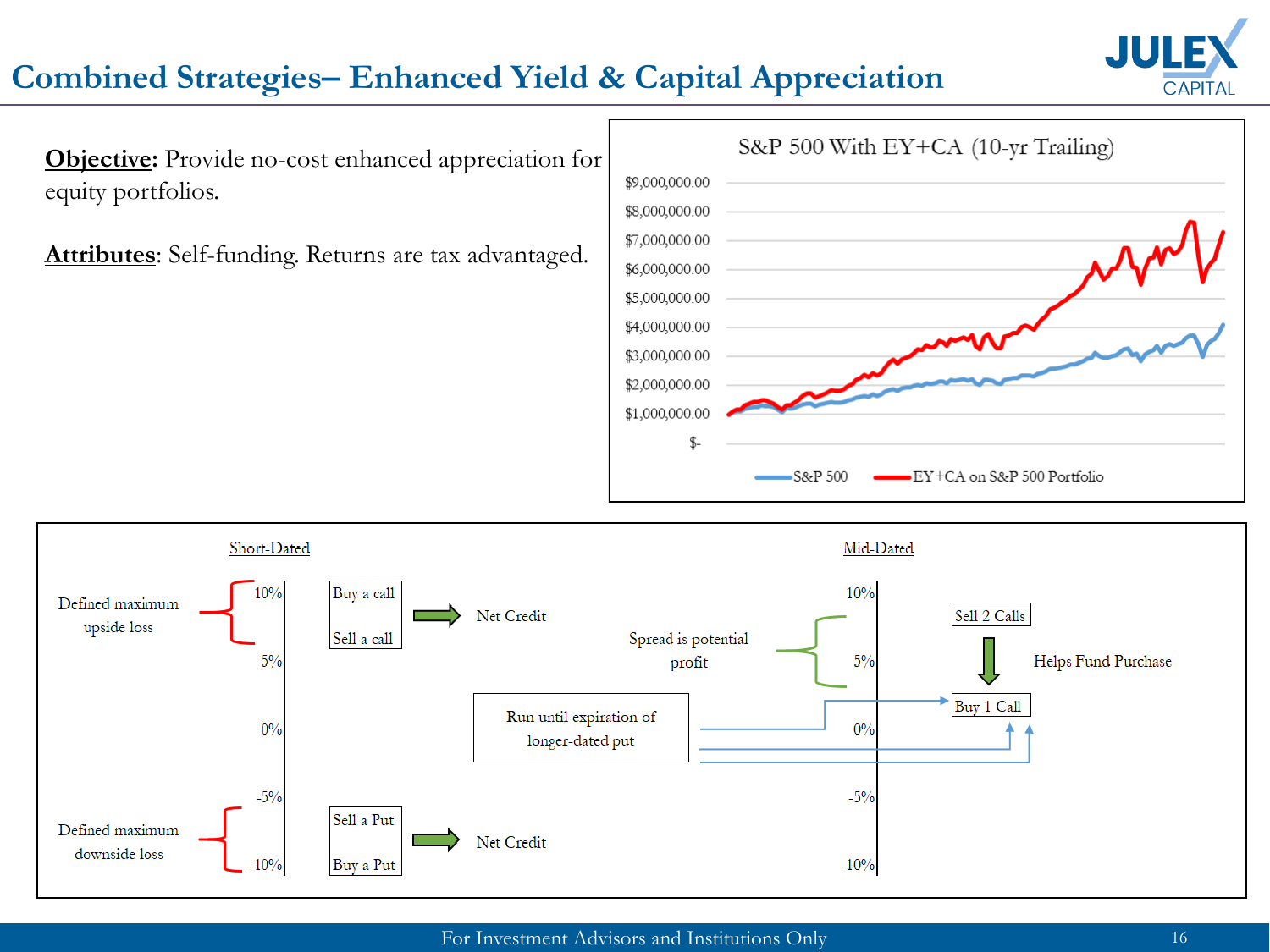

# **Combined Strategies– EY, DO, and CA**

**Objective:** Provide no-cost enhanced appreciation and protection for equity portfolios.

**Attributes**: Self-funding. Returns are tax advantaged. Profit when market trends either higher or lower



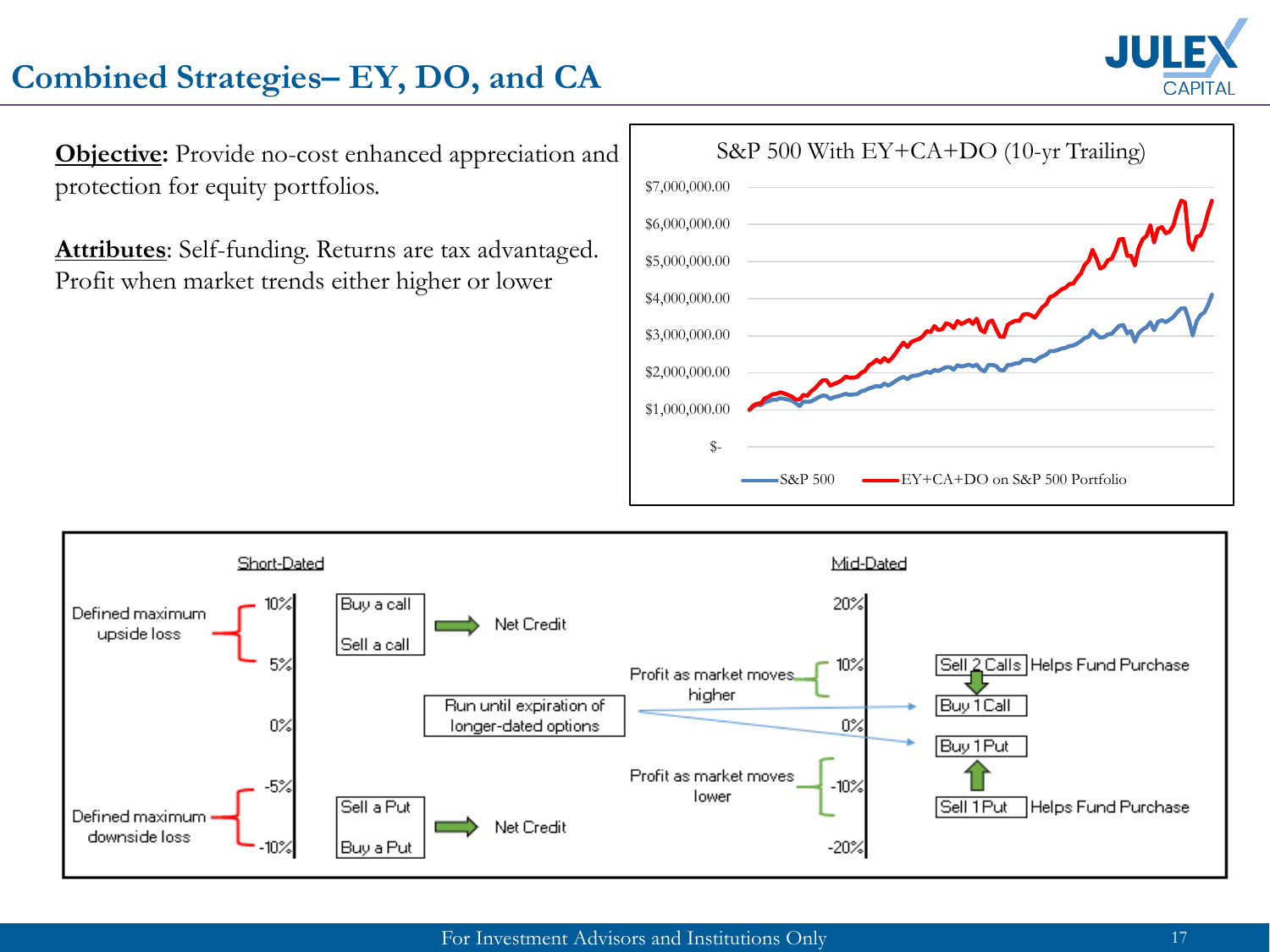#### **Back Tested Return Summary of Combined Strategies**



| Average Annual Gross Returns as of 12/31/2020 |               |                                |                                 |                              |  |                           |               |                                |                                 |                              |
|-----------------------------------------------|---------------|--------------------------------|---------------------------------|------------------------------|--|---------------------------|---------------|--------------------------------|---------------------------------|------------------------------|
| Trailing<br>Period                            | $S\&P$<br>500 | EY+CA on<br><b>S&amp;P 500</b> | <b>S&amp;P 500</b><br>Std. Dev. | <b>Combined</b><br>Std. Dev. |  | <b>Trailing</b><br>Period | $S\&P$<br>500 | EY+DO on<br><b>S&amp;P 500</b> | <b>S&amp;P 500</b><br>Std. Dev. | <b>Combined</b><br>Std. Dev. |
| $10$ -year                                    | 13.89%        | 21.83%                         | $13.54\%$                       | $18.80\%$                    |  | $10$ -year                | 13.89%        | 15.83%                         | 13.54%                          | 12.32%                       |
| 5-Year                                        | 15.22%        | 22.62%                         | 15.26%                          | 20.69%                       |  | 5-Year                    | 15.22%        | $16.29\%$                      | $15.26\%$                       | 13.53%                       |
| 3-Year                                        | $14.18\%$     | $17.95\%$                      | 18.79%                          | 25.13%                       |  | 3-Year                    | $14.18\%$     | $14.50\%$                      | 18.79%                          | $16.36\%$                    |
| 1-Year                                        | $18.40\%$     | 22.49%                         | 25.95%                          | 34.39%                       |  | 1-Year                    | $18.40\%$     | 18.64%                         | 25.95%                          | 22.23%                       |

| Gross Returns from 12/31/2019-12/31/2020 |                    |           |           |           |                        |  |  |  |
|------------------------------------------|--------------------|-----------|-----------|-----------|------------------------|--|--|--|
| <b>Trailing Period</b>                   | <b>S&amp;P 500</b> | EY        | <b>DO</b> | <b>CA</b> | EY+CA+DO on S&P<br>500 |  |  |  |
| Q1 2020                                  | $-19.60\%$         | $-4.99\%$ | $8.90\%$  | $-1.83%$  | $-17.83\%$             |  |  |  |
| Q2 2020                                  | 20.54%             | $1.98\%$  | $-2.86%$  | $4.01\%$  | 24.37%                 |  |  |  |
| Q3 2020                                  | $8.93\%$           | $1.43\%$  | $-1.75\%$ | $3.44\%$  | 12.14%                 |  |  |  |
| Q4 2020                                  | 12.15%             | $0.57\%$  | $-3.80\%$ | $0.90\%$  | $9.53\%$               |  |  |  |

Note Past performance is not a guarantee of future returns; returns are hypothetical based on back testing. All information posted is believed to come from reliable sources. We do not warrant the accuracy or completeness of information made available and therefore will not be liable for any losses incurred. Trailing Returns are annualized and based on compounded monthly performance of realized and unrealized performance..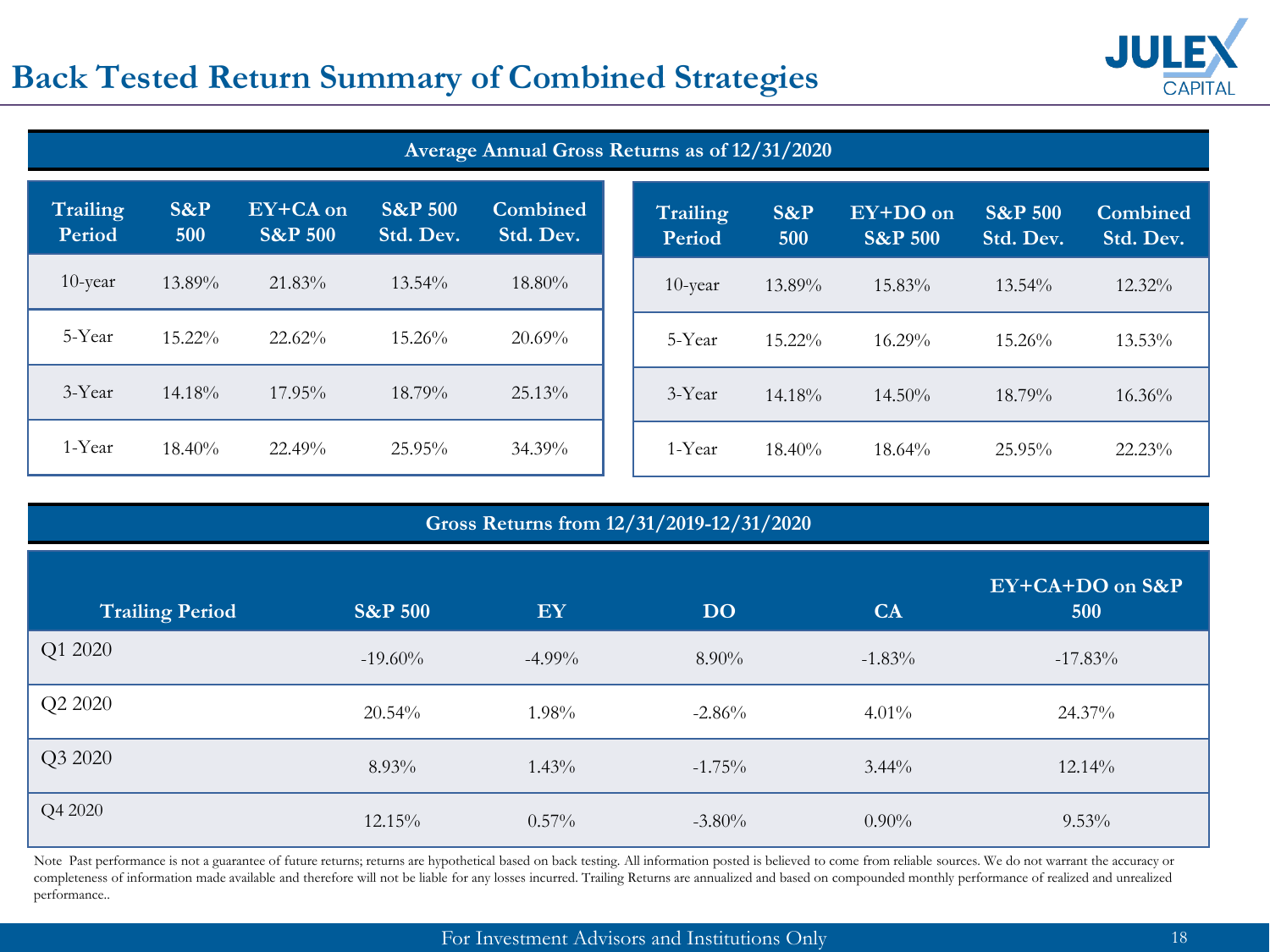### **Back Tested Return Summary Of Funded Strategies**



| Average Annual Gross Returns as of 12/31/2020 |                    |                                       |          |                           |           |                                  |                      |  |
|-----------------------------------------------|--------------------|---------------------------------------|----------|---------------------------|-----------|----------------------------------|----------------------|--|
| <b>Trailing Period</b>                        | $S\&P$<br>500      | <b>US</b><br>Aggregate<br><b>Bond</b> | Bond+    | Enhanced<br><b>Income</b> | Equity+   | <b>Enhanced</b><br><b>Equity</b> | <b>Hedged Equity</b> |  |
| 10-year                                       | 13.89%             | $3.80\%$                              | 7.12%    | 8.87%                     | 18.33%    | 20.45%                           | 12.41%               |  |
| 5-Year                                        | 15.22%             | $4.44\%$                              | 6.38%    | 8.60%                     | 20.72%    | 21.99%                           | 14.39%               |  |
| 3-Year                                        | 14.18%             | $5.34\%$                              | 4.86%    | 5.80%                     | 18.95%    | 19.49%                           | 15.35%               |  |
| 1-Year                                        | 18.40%             | 7.51%                                 | 6.32%    | 7.32%                     | 24.72%    | 25.52%                           | 20.67%               |  |
| Gross Returns from 12/31/2019-12/31/2020      |                    |                                       |          |                           |           |                                  |                      |  |
|                                               |                    |                                       |          |                           |           |                                  |                      |  |
| <b>Trailing</b><br>Period                     | <b>S&amp;P 500</b> | <b>US</b><br>Aggregate<br><b>Bond</b> | Bond+    | <b>Enhanced</b><br>Income | Equity+   | Enhanced<br><b>Equity</b>        | <b>Hedged Equity</b> |  |
| Q1                                            | $-19.60\%$         | 3.15%                                 | $-1.90%$ | $-9.94%$                  | $-21.21%$ | $-17.83%$                        | $-11.48%$            |  |
| Q2                                            | 20.54%             | 2.90%                                 | 4.92%    | 10.69%                    | 24.81%    | 24.37%                           | 17.50%               |  |
| Q3                                            | 8.93%              | 0.62%                                 | 2.03%    | 3.39%                     | 12.31%    | 12.14%                           | 7.23%                |  |

Note Past performance is not a guarantee of future returns; returns are hypothetical based on back testing. All information posted is believed to come from reliable sources. We do not warrant the accuracy or completeness of information made available and therefore will not be liable for any losses incurred. Trailing Returns are annualized and based on compounded monthly performance of realized and unrealized performance. Bond+=EY on AGG, Enhanced Income=EY on 25% EMB, 25% LQD, 25% JNK, 25% IEF, Equity+=EY on SPY, Enhanced Equity= EY+CA+DO on SPY, Hedged Equity=DO on SPY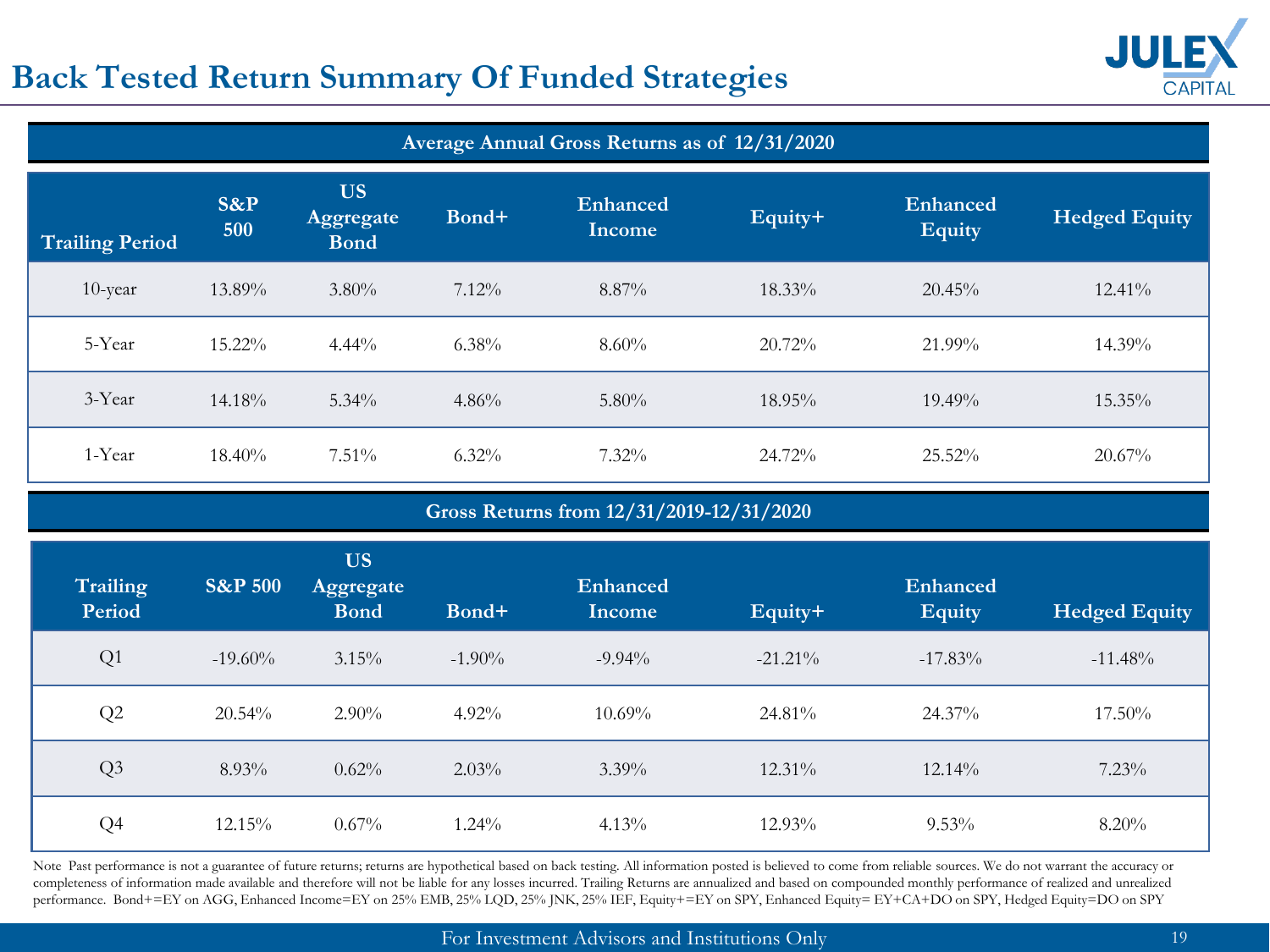# **Live Composite Return Summary**



| As of 12/31/2021                                                                                                                                                       |           |           |          |           |          |  |  |  |
|------------------------------------------------------------------------------------------------------------------------------------------------------------------------|-----------|-----------|----------|-----------|----------|--|--|--|
| <b>US Aggregate</b><br><b>S&amp;P 500</b><br><b>Enhanced Yield</b><br><b>Defensive Overlay</b><br><b>Capital Appreciation</b><br><b>Bond</b><br><b>Trailing Period</b> |           |           |          |           |          |  |  |  |
| 3-month                                                                                                                                                                | $11.03\%$ | $0.01\%$  | $1.24\%$ | $-1.23\%$ | $5.61\%$ |  |  |  |
| <b>YTD</b>                                                                                                                                                             | 28.71%    | $-1.54\%$ | $5.80\%$ | $-4.71\%$ | 11.58%   |  |  |  |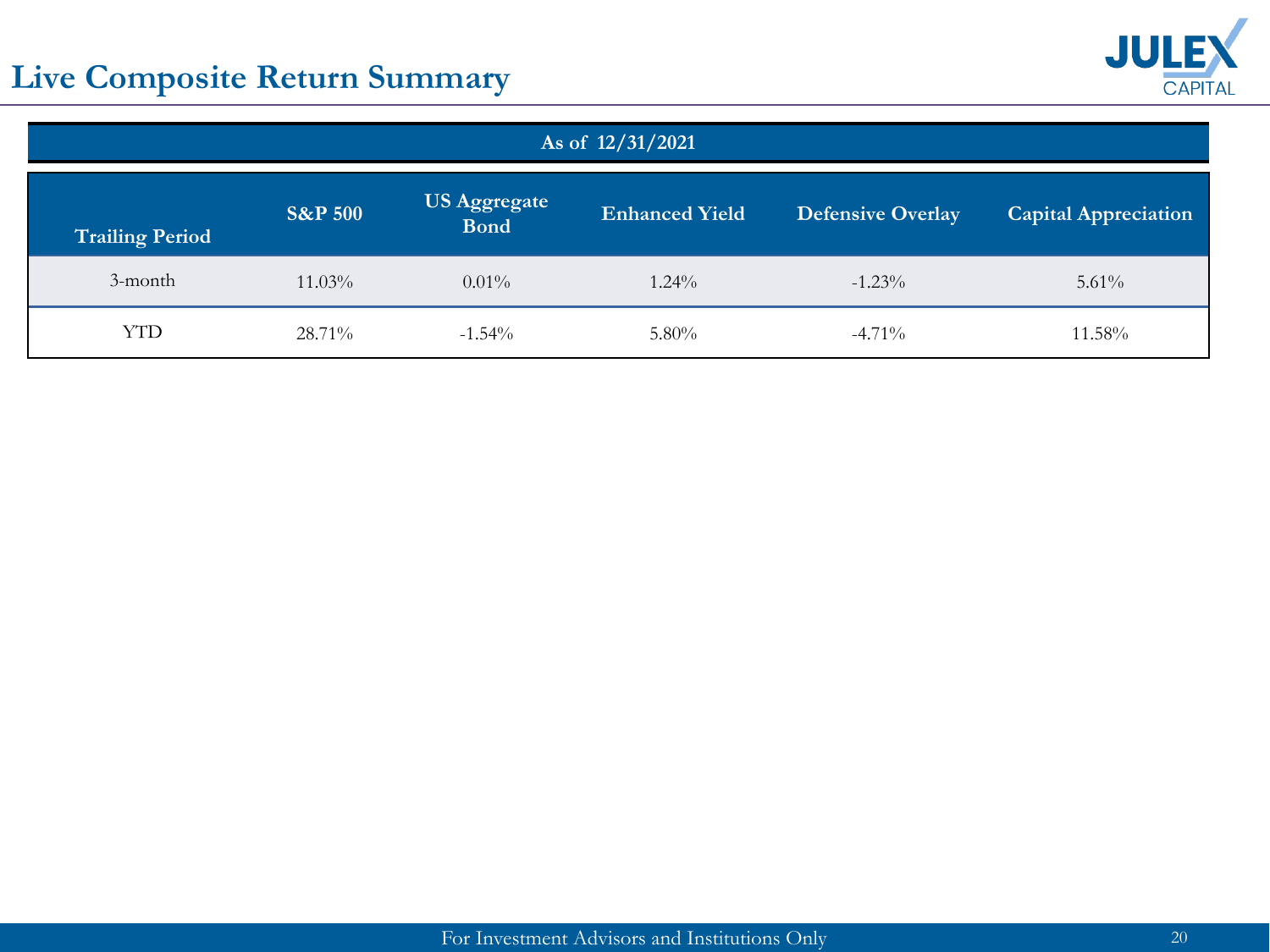

# **Single Stock Based Solutions – Typically used with concentrated positions**



- For each strategy, the underlying accounts will continue to be managed as before.
- Clients can exit the strategies at any time No Lockup Period.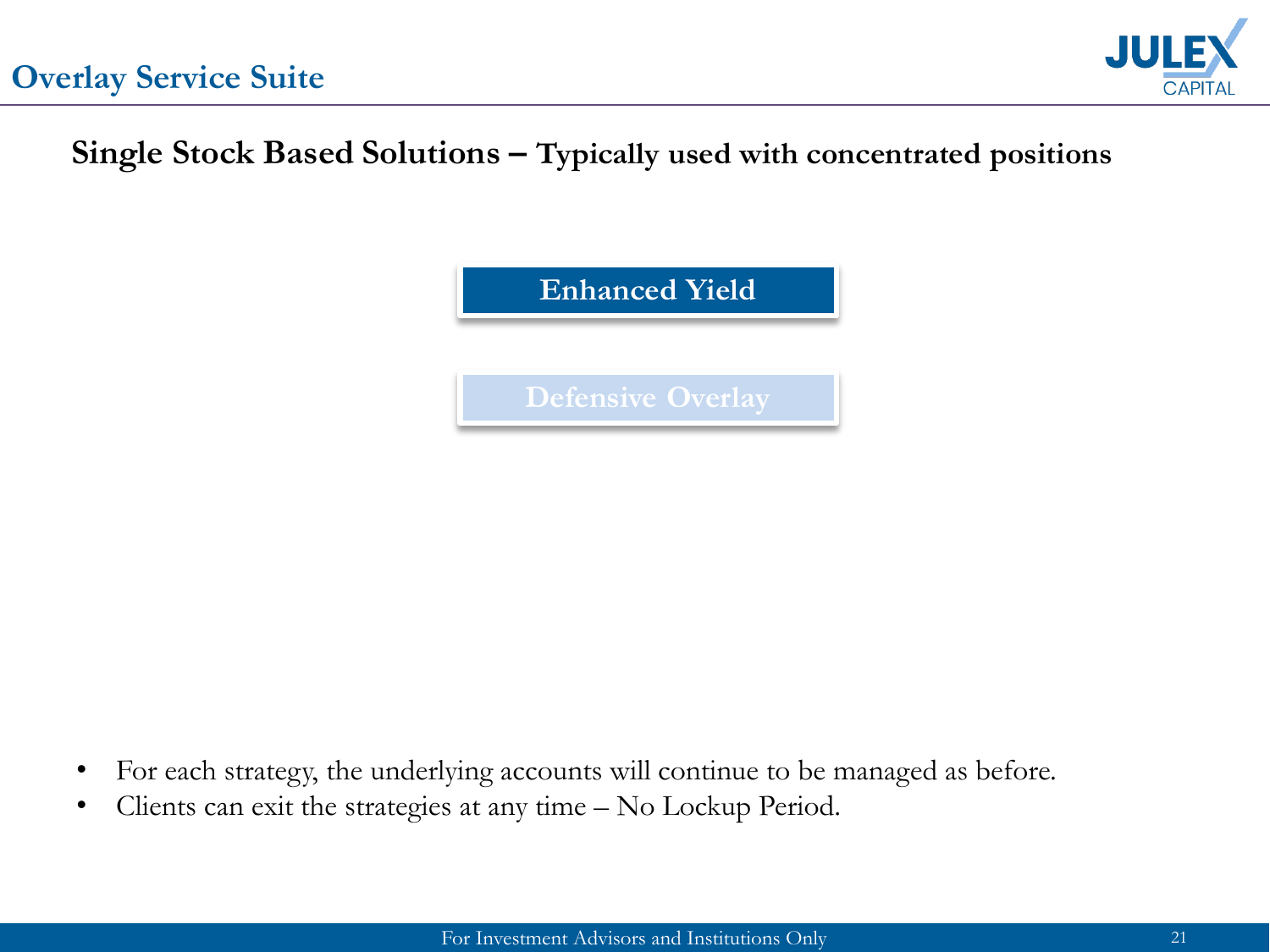



- A Covered Call is when the owner of an underlying security sells a call option on that same security
- This strategy should improve risk adjusted returns versus simply holding the security
- Call Writing can generate incremental positive returns in moderately rising markets, flat, down trending and during sharp drawdowns
- Call selling can be a drag on upward trending markets and sharp rallies, as the short call will cap upside appreciation.

#### **Julex Covered Call Details**

- The strategy looks to sell  $30+$  day options so that they can be classified as "Qualified Cover Calls"
- Julex monitors the positions and will look to roll the short calls when they hit profit or loss triggers
- The strategy tends to sell calls that still allow the stock to rally substantially hire than the market expects over the life of the call option (I.E. sells out of the money strikes)



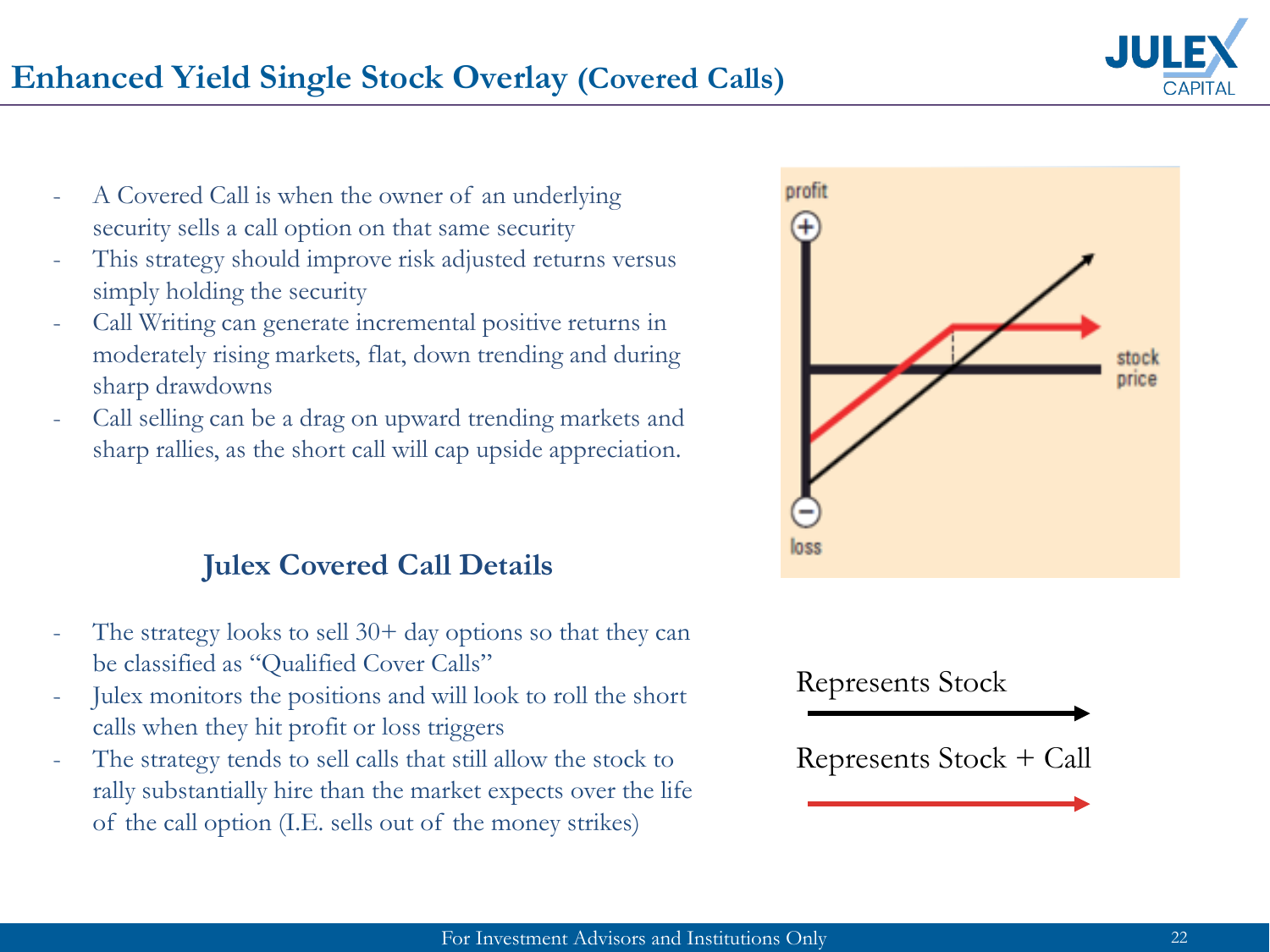#### Wealth Protection

- Providing a financial plan that protects a client's wealth and allows them to continue participating in stocks growth is a valuable offering
- With market volatility, individuals with concentrated positions are concerned about their overall wealth.
- Selling large stock positions to lock in current values can prove costly from a tax perspective and may not be what the client wants
- These plans can be created with Puts and Calls, can be structured for a specific duration, and can be initiated costless or for a specific cost.

profit



Represents Stock + Option



Long Only Put Long Collar Long Put-Spread Collar





stock

price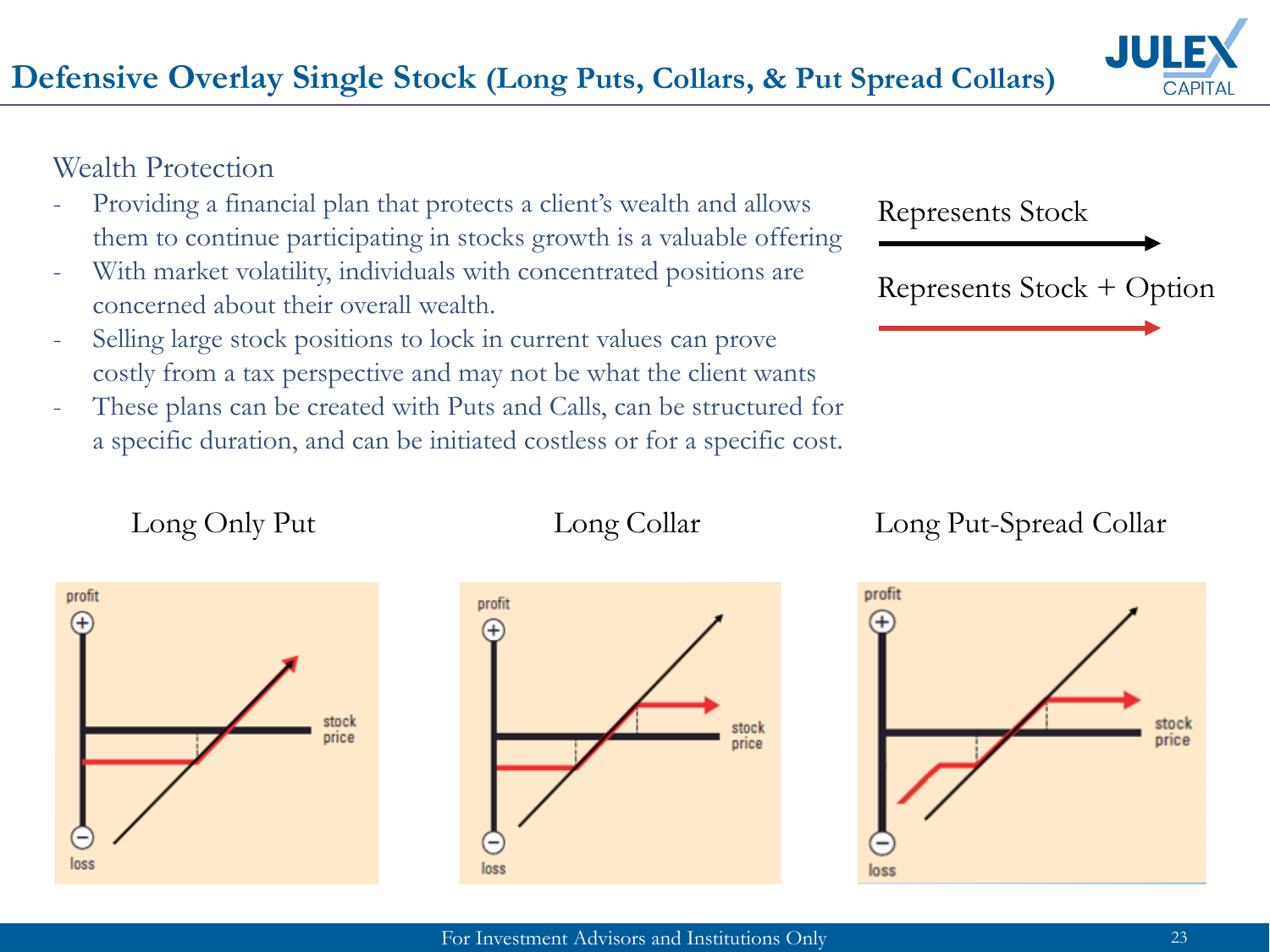#### **Disclosures**



This information in this presentation is for the purpose of information exchange. This is not a solicitation or offer to buy or sell any security. You must do your own due diligence and consult a professional investment advisor before making any investment decisions. The use of a proprietary technique, model or algorithm does not guarantee any specific or profitable results. **Past performance is not indicative of future returns**. The performance data presented are gross returns, unless otherwise noted. The risk of loss in trading securities can be substantial. You should therefore carefully consider whether such trading is suitable for you in light of your financial condition. All information posted is believed to come from reliable sources. We do not warrant the accuracy or completeness of information made available and therefore will not be liable for any losses incurred.

The investment performance shown is HYPOTHETICAL. It is based on the back tests of historical data. Hypothetical performance results have many inherent limitations, some of which are described below. No representation is being made that any account will or is likely to achieve profits or losses similar to those shown. In fact, there are frequently sharp differences between hypothetical performance results and the actual results subsequently achieved by any particular trading program.

One of the limitations of hypothetical performance results is that they are generally prepared with the benefit of hindsight. In addition, hypothetical trading does not involve financial risk, and no hypothetical trading record can completely account for the impact of financial risk in actual trading. For example, the ability to withstand losses or adhere to a particular trading program in spite of trading losses are material points which can also adversely affect actual trading results. There are numerous other factors related to the markets in general or to the implementation of any specific trading program which cannot be fully accounted for in the presentation of hypothetical performance results and all of which can adversely affect actual trading results.

The composition of a benchmark index may not reflect the manner in which a Julex portfolio is constructed in relation to expected or achieved returns, investment holdings, portfolio guidelines, restrictions, sectors, correlations, concentrations, volatility, or tracking error targets, all of which are subject to change over time.

No representation or warranty is made to the reasonableness of the assumptions made or that all assumptions used to construct the performance provided have been stated or fully considered.

Please see the "Characteristics and Risks of Standardized Options," available at www.cboe.com/Resources/Intro.aspx

Standard & Poor's®, S&P®, and S&P 500® are registered trademarks of The McGraw-Hill Companies, Inc. and are licensed for use by CBOE. All other trademarks are the property of their respective owners.